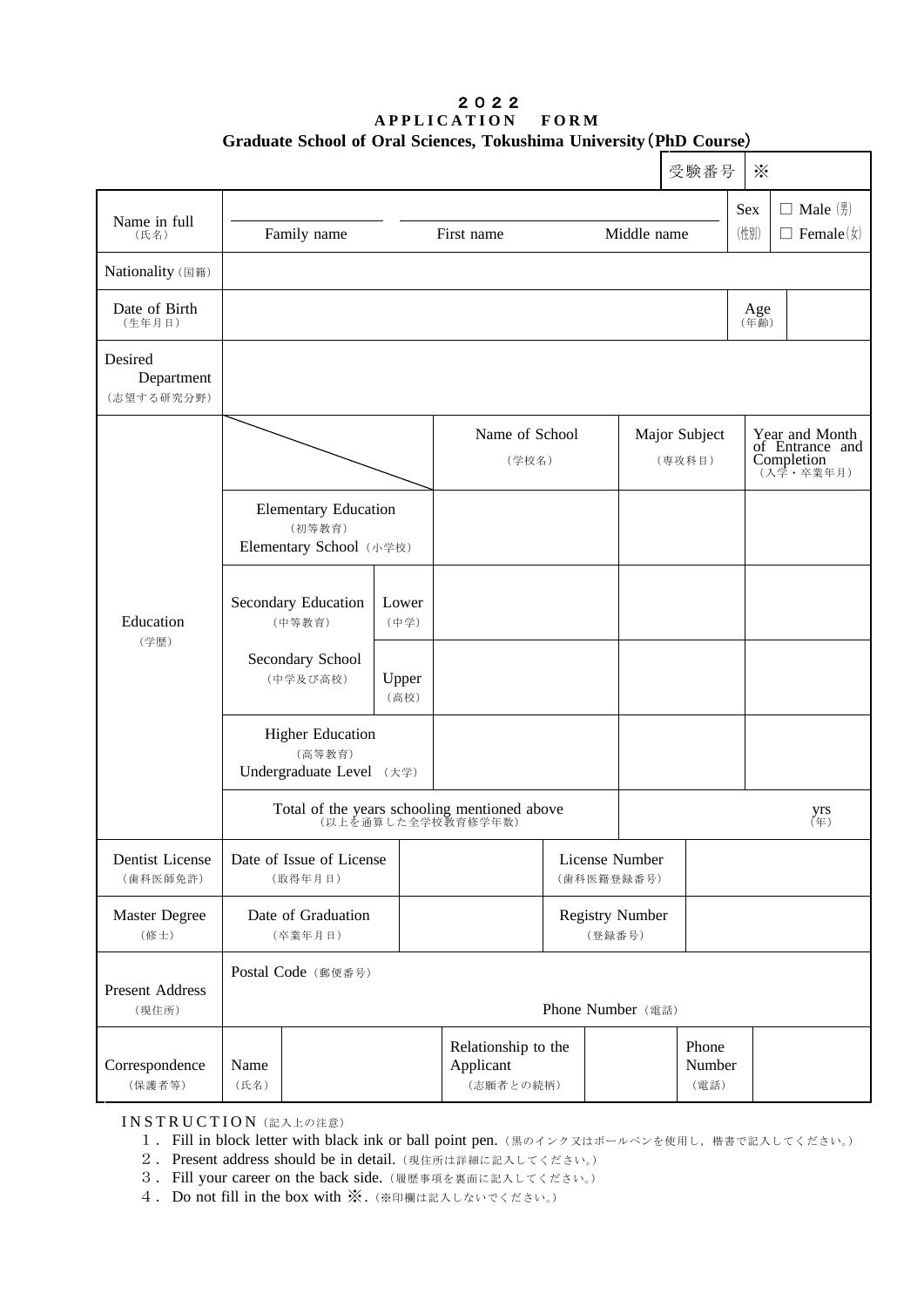|                                                        |                                                              | Name |                                                              |  |  |
|--------------------------------------------------------|--------------------------------------------------------------|------|--------------------------------------------------------------|--|--|
| Curriculum Vitae and Professional Experience<br>(履歴事項) |                                                              |      |                                                              |  |  |
|                                                        | Year, Month, Day<br>$(4\hat{F} \cdot \hat{F}) \cdot \hat{F}$ |      | Specify the Name of Schools or Company of Employment<br>(事項) |  |  |
|                                                        |                                                              |      |                                                              |  |  |
|                                                        |                                                              |      |                                                              |  |  |
| School Career<br>(学歴)                                  |                                                              |      |                                                              |  |  |
| (Start from College)<br>(大学入学以降から記入し                   |                                                              |      |                                                              |  |  |
| てください。)                                                |                                                              |      |                                                              |  |  |
|                                                        |                                                              |      |                                                              |  |  |
|                                                        |                                                              |      |                                                              |  |  |
|                                                        |                                                              |      |                                                              |  |  |
|                                                        |                                                              |      |                                                              |  |  |
|                                                        |                                                              |      |                                                              |  |  |
| Professional<br>Experience                             |                                                              |      |                                                              |  |  |
| (職歴)                                                   |                                                              |      |                                                              |  |  |
|                                                        |                                                              |      |                                                              |  |  |
|                                                        |                                                              |      |                                                              |  |  |
| Honors and Awards<br>(賞罰)                              |                                                              |      |                                                              |  |  |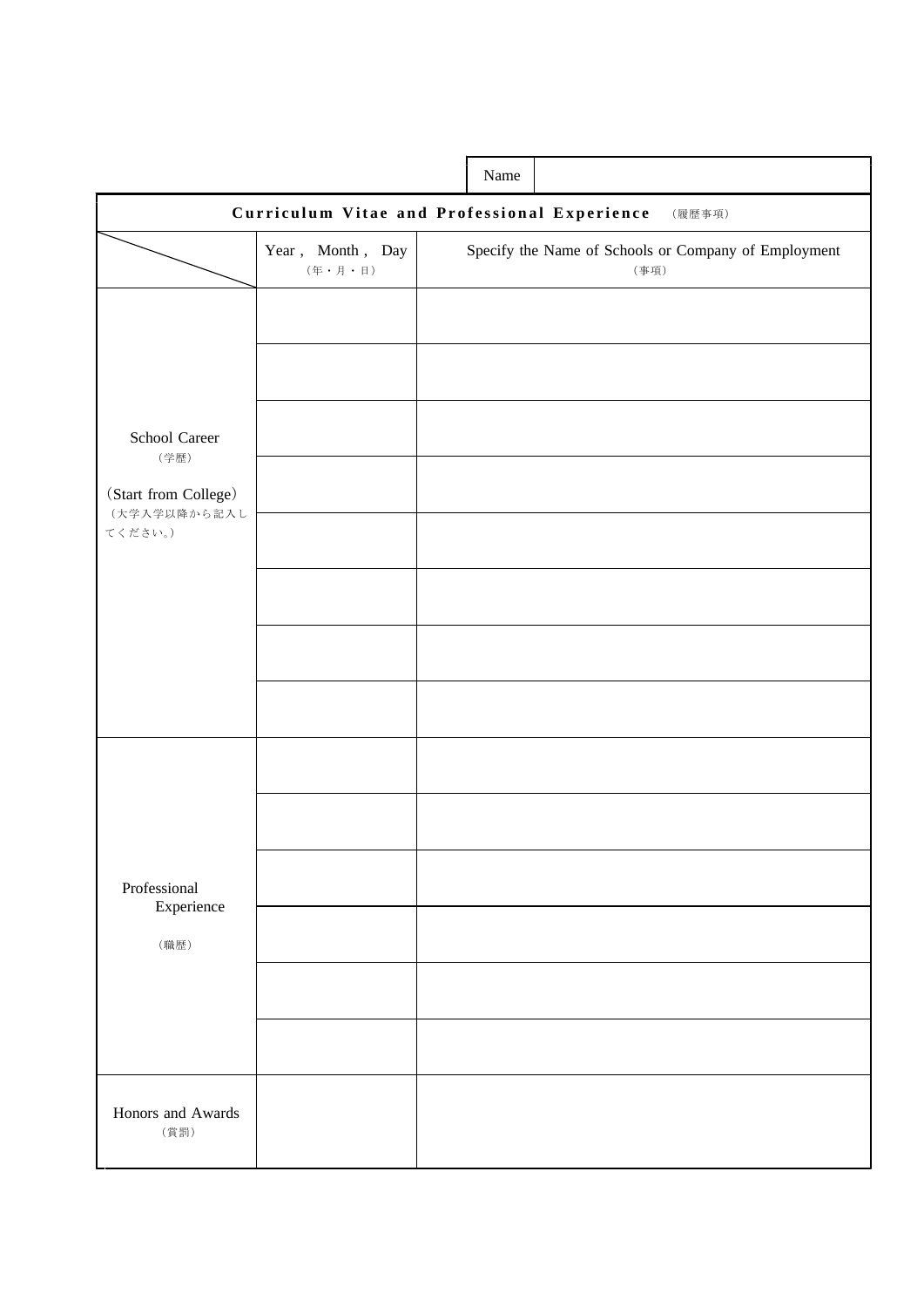**Graduate School of Oral Sciences** Tokushima University **Department of Substitute Tokushima** University

| 験番 |
|----|
|----|

\* **Do not fill in this box.** (\*印欄は記入しないでください)

## [**4**] **Certificate of Payment of Examination Fee**

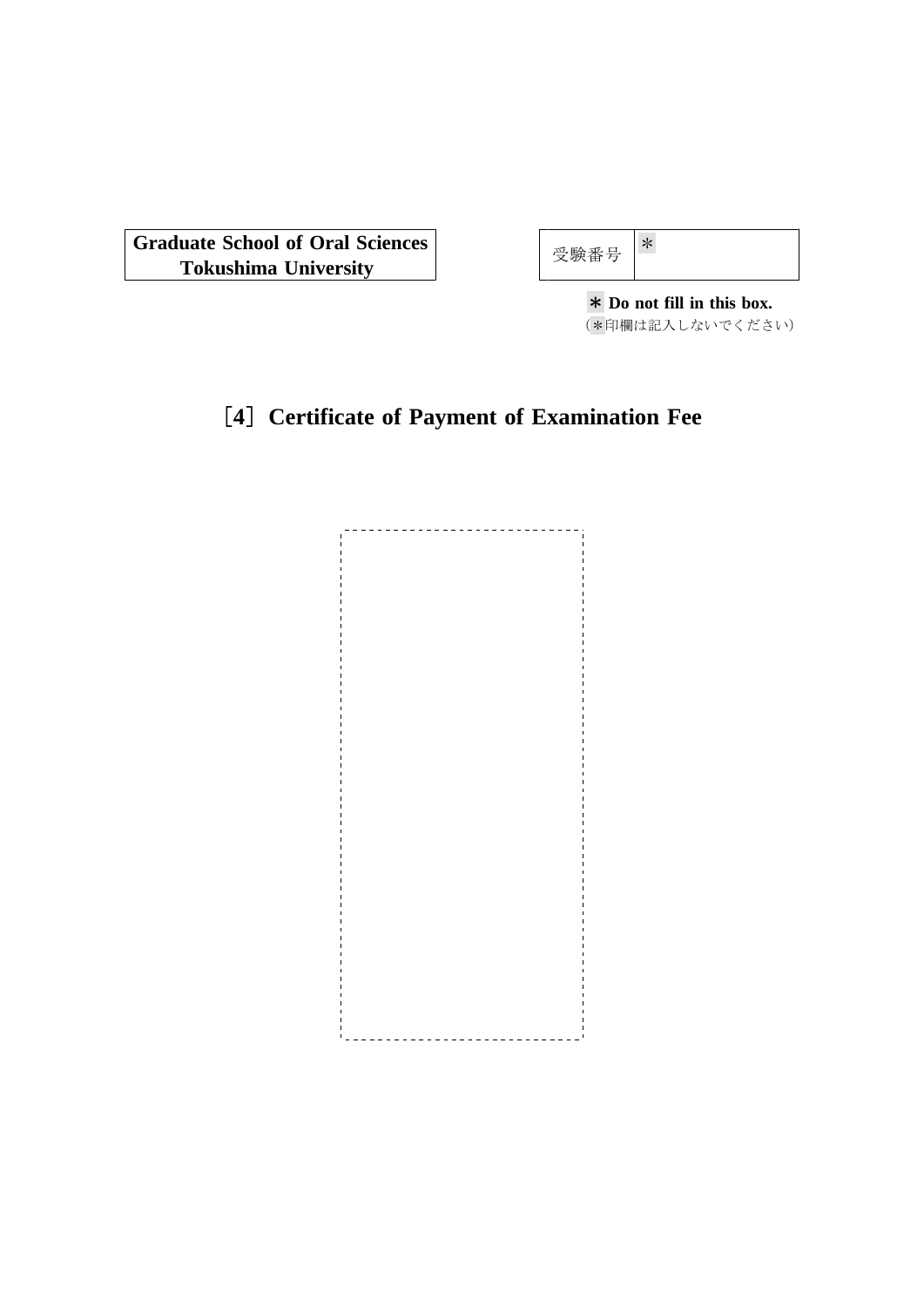

## APPLICANT'S CARD **Graduate School of Oral Sciences, Tokushima University** (**PhD Course**)

| 号<br>受<br>験<br>番                     | $\ast$ | Photo<br>(写真貼付欄)                                            |
|--------------------------------------|--------|-------------------------------------------------------------|
| Name                                 |        | Attach your photo<br>taken within the<br>past 3 months here |
| Desired<br>Department<br>(志望する 研究分野) |        | $(5 \text{ cm} \times 4 \text{ cm})$                        |

**\* Do not fill in this box .** (\*印欄は記入しないでください。)